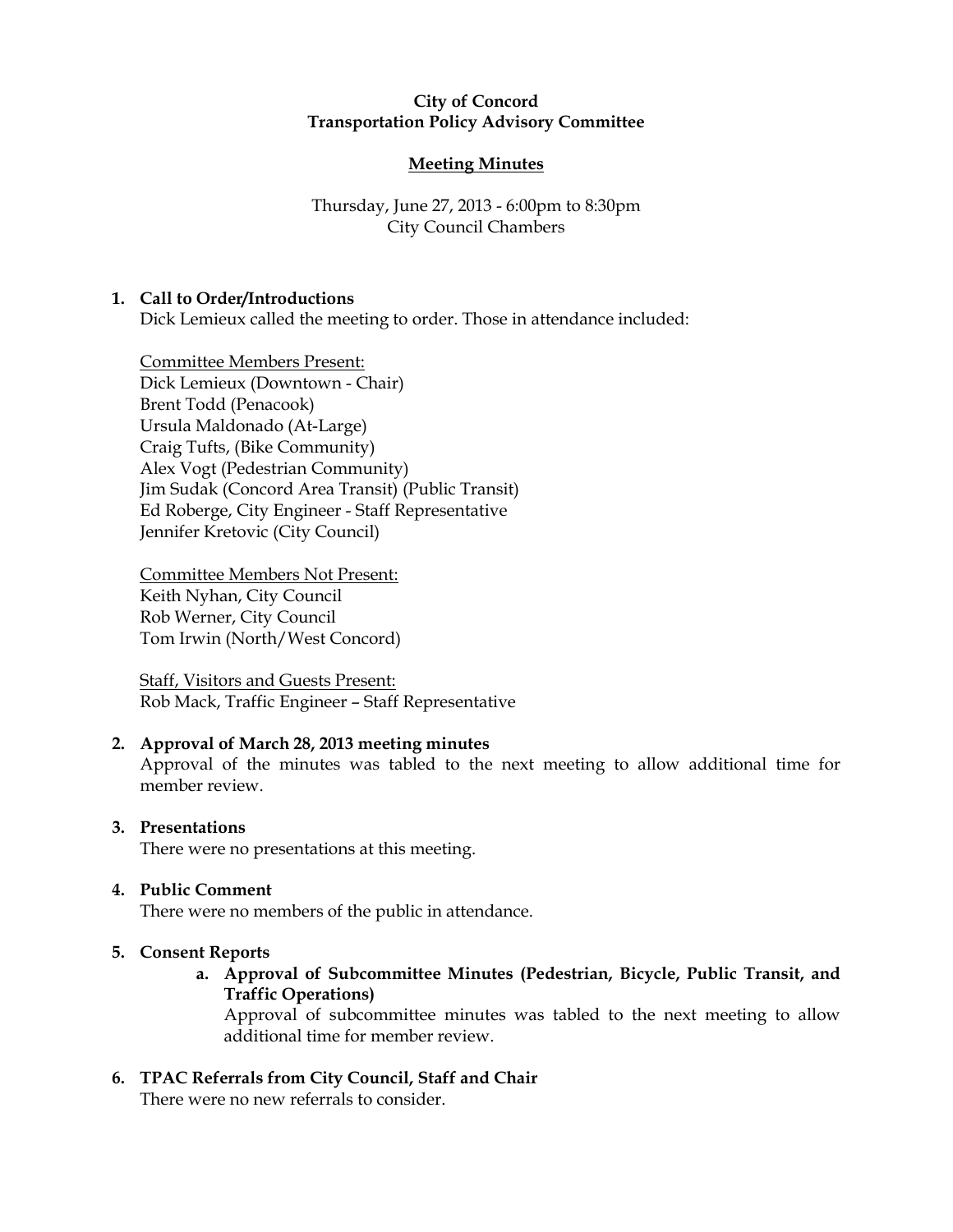Regarding past referrals to TOC/TPAC, Ed Roberge noted that on June 10, 2013, City Council approved the expanded No Parking restrictions in the area surrounding the Abbot-Downing School campus. City Council would take the lead in fostering a discussion with the School Board regarding further consideration of on-campus traffic management measures as suggested earlier by staff and also as received at the March 25, 2013 neighborhood meeting.

City Council also accepted the TOC report on the revision of STOP sign locations on Heather Lane. A public hearing on the proposed Ordinance change is scheduled for July 8, 2013.

# 7. Status report on subcommittees

#### a. Pedestrian Committee, Alex Vogt

Alex Vogt reported that the Pedestrian Committee did not meet last month. Several members and staff did attend a Walkable Communities presentation at the Red River Theater hosted by Plan NH, Vibrant Villages New Hampshire and the NH Housing Authority.

#### b. Bike Committee, Craig Tufts

Craig Tufts reported that the Bike Committee has been reviewing the results of the Concord-area bicycle/pedestrian counts that were conducted in May 2013. CNHRPC has developed a Google map of the count locations and results. Craig will coordinate with Jeff Warner on compiling the data into a spreadsheet for future comparison and reporting purposes. The committee is also looking into alternative bike-lane symbols that might retain their legibility better after several repaintings than the ones currently used city-wide.

# c. Public Transit Committee, Jennifer Kretovic

Jennifer Kretovic reported that the committee did not meet last month. Ursula Maldonado and Jim Sudak made excellent presentations to City Council during FY 2014 budget discussions regarding CAT funding. Jim Sudak reported that ridership has been low at the recently instituted bus stop at Friendly Kitchen. It was noted that the new service reflects warm-weather conditions, and that ridership is anticipated to increase when winter weather arrives.

Jim Sudak distributed a future schedule for express bus service to be instituted on July 1, 2013 between Manchester Airport and the Stickney Avenue bus terminal in Concord. The service will be provided by Manchester Transit Authority and has been coordinated with CAT bus schedules to provide for timely and convenient transfers. An all-day pass to use this express route will cost \$4.00 (\$2.00 for seniors/disabled).

# d. Traffic Operations Committee, Rob Mack

Rob Mack reported that the Traffic Operations Committee met on June 19, 2013 and discussed a Council referral regarding safety concerns at the S. State/Thorndike intersection following a spate of crashes this spring. Review of crash history since 2010 indicates a low crash incidence of one per year from 2010 to 2012, but four crashes occurring this spring warranted further investigation. The predominant crash was related to Thorndike Street westbound traffic (coming from Main Street)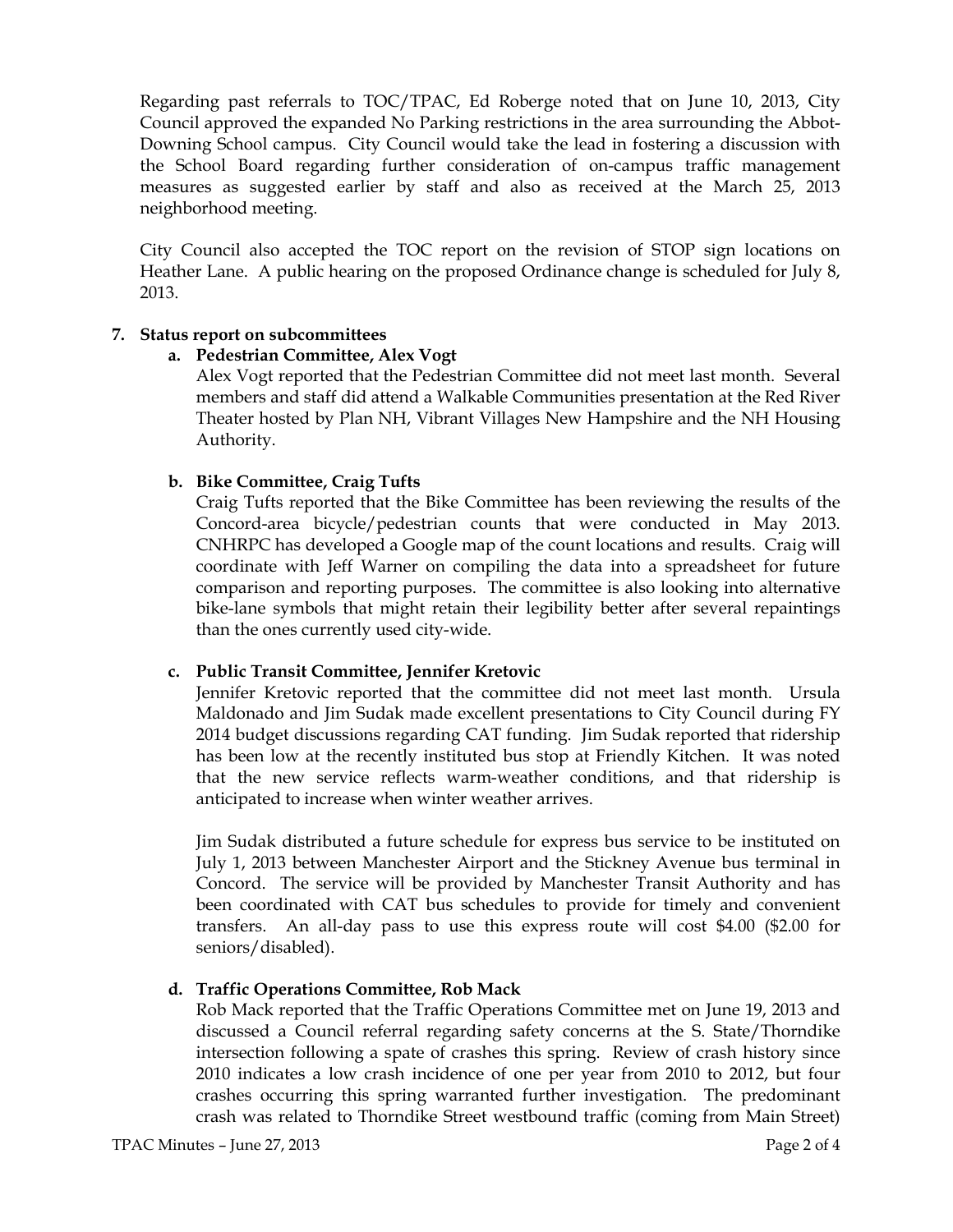failing to stop at the STOP sign or yield to S. State Street traffic resulting in angle collisions. TOC felt that enhanced identity of the intersection and stop condition when approaching from Main Street was an appropriate countermeasure. As such, General Services recently upgraded the stop sign, trimmed select vegetation and repainted crosswalks and stop lines. Staff will continue to monitor.

Another Council referral to TOC involved a safety and operational concern regarding left-turns to/from the Centre Street driveways to the Prescription center and TD Banknorth driveways just west of the Main/Centre/Loudon intersection. These turns affect traffic operation at the nearby signal and generate crashes, particularly when traffic queues from the signal extend back across the driveway locations. TOC concurred that the driveway locations are too close to the intersection and that left turns here are not appropriate given present traffic conditions along Centre Street. However, potential restrictions to these movements have impacts on the existing businesses. Ed Roberge plans to discuss this concern with the two businesses in the near future as part of Main Street project design effort.

# 8. Staff Updates

#### a. Downtown Complete Streets Improvement Project – TIGER 2012 (CIP460)

Ed Roberge provided a brief update on the status of the Downtown Complete Streets Improvement Project. Final plan review is underway and the team is still finetuning accessibility elements. Two sample lighting fixtures would be installed on Main Street in front of Citizens Bank next week for purpose of soliciting public feedback on lighting performance. A proposal to test back-in angled parking on a short section of S. Main Street did not gain traction and was abandoned. Construction is scheduled to begin this fall with underground utility work. Work hours are being discussed with residents and businesses, and it is anticipated that night work will be least disruptive to the overall downtown area.

TPAC discussion included proposed kiosks, and if new ones were considered, would they have capability to take dollar bills in addition to credit cards and coins. Jennifer Kretovic noted that City Council approved a new staff position to coordinate development in the downtown area including parking management. The new position will work with the Parking Committee to develop an improved downtown parking management plan. Brent Todd suggested that it would be beneficial if TPAC could receive regular updates of parking committee efforts as we move forward.

#### 9. Old Business

#### a. Review of Comprehensive Transportation Policy

Further discussion of the policy was tabled to the next meeting to allow for input from Tom Irwin regarding his prior suggestions related to potential roundabout policy.

#### b. Review of Accomplishments

Rob Mack noted that a partially updated draft document was in progress including enhancements to overall formatting and select accomplishment updates to TOC and other sections. The Chair asked that this updated draft be emailed to members with a request that all subcommittee chairs review and update their respective sections to